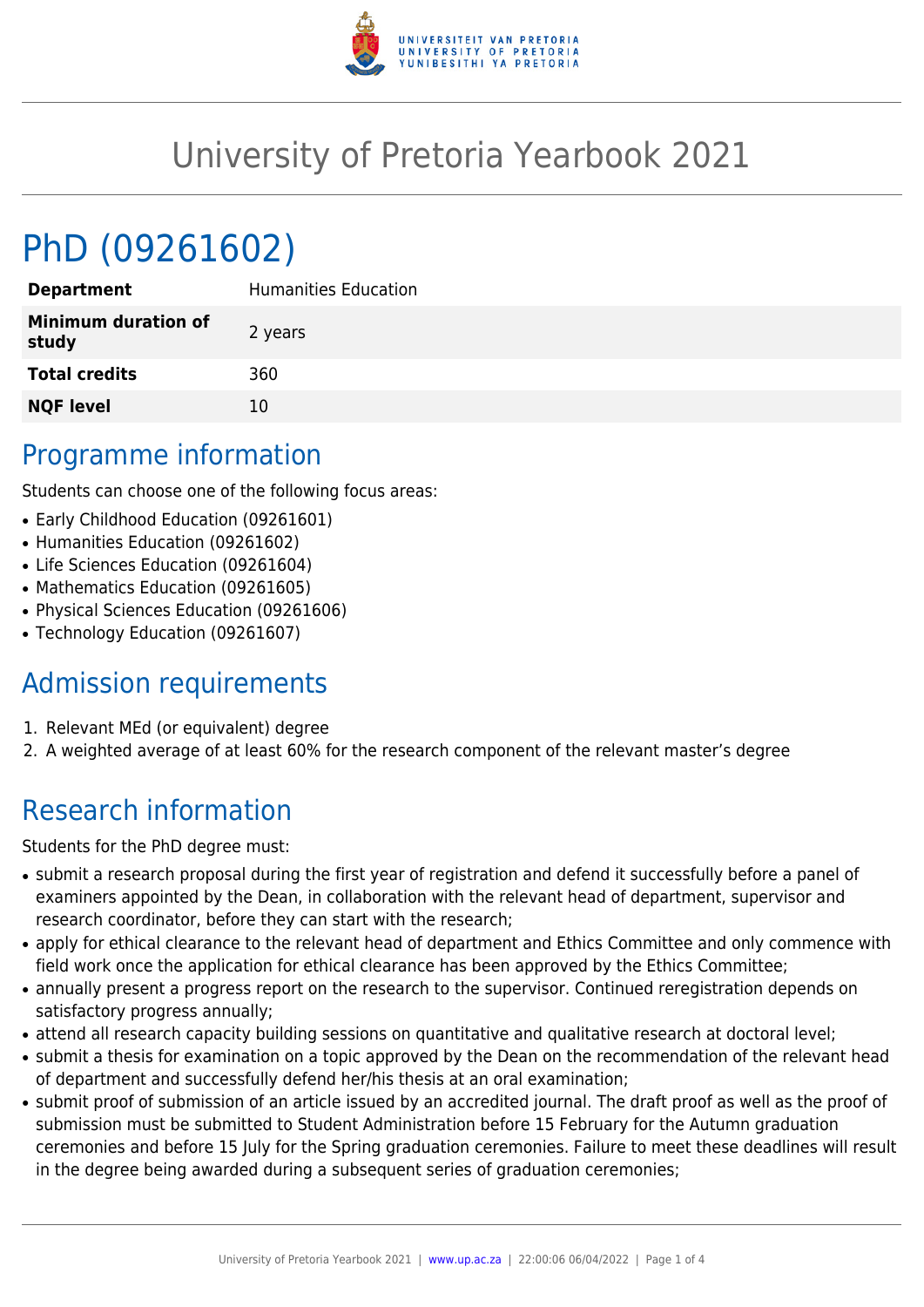

• in addition to the abovementioned copies, each successful student must submit a bound paper copy as well as two electronic copies of the approved thesis to the Head: Student Administration in the format specified by the faculty and in accordance with the minimum standards set by the Department of Library Services (specifications are available at: [http://upetd.up.ac.za/authors/publish/standards.htm#specs?,](http://upetd.up.ac.za/authors/publish/standards.htm#specs) before 15 February for the Autumn graduation ceremonies and before 15 July for the Spring graduation ceremonies. Failure to meet these deadlines will result in the degree being awarded during a subsequent series of graduation ceremonies.

Guidelines for the format, submission and defending of the research proposal will be communicated by the relevant head of department .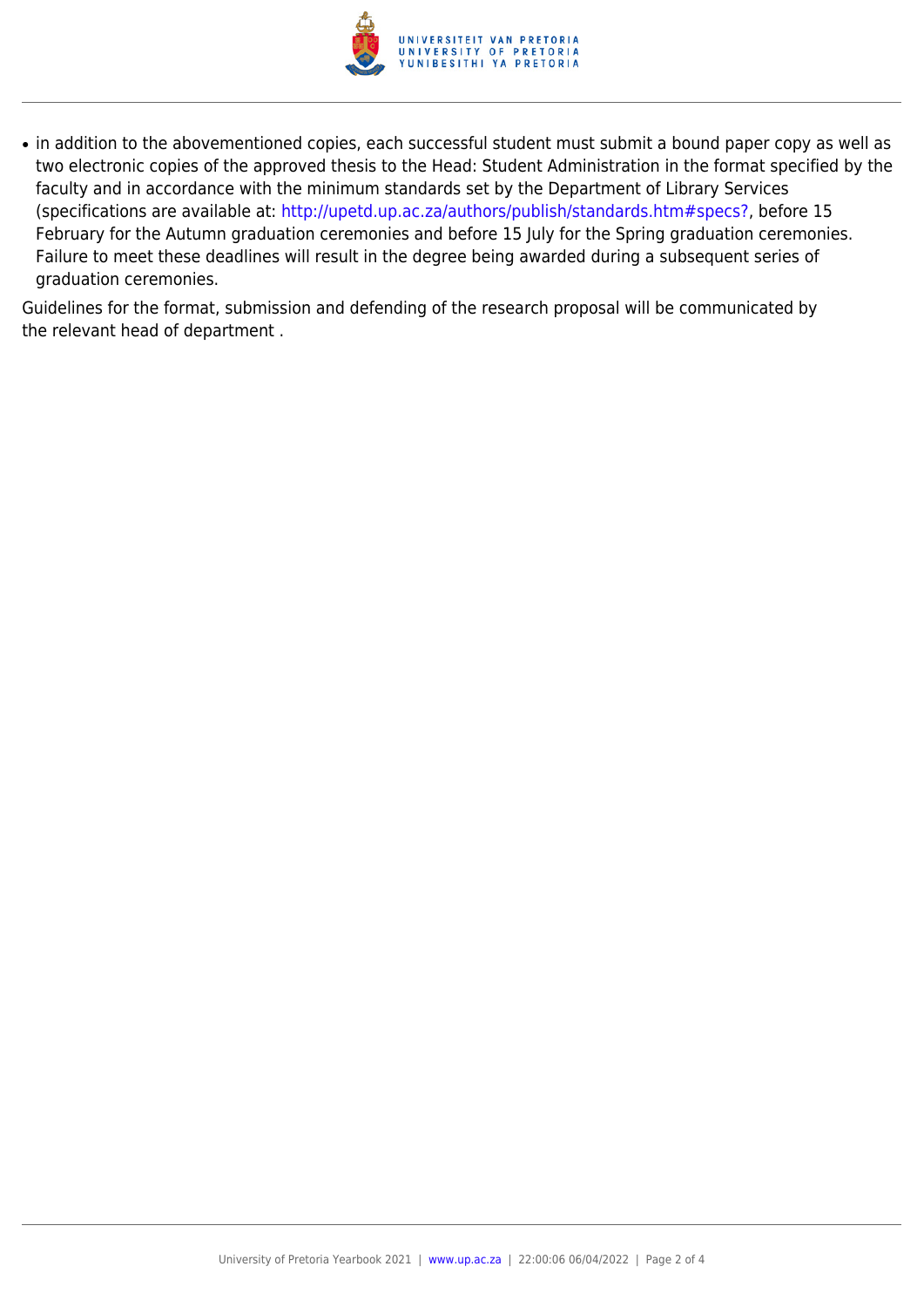

#### Curriculum: Year 1

**Minimum credits: 360**

#### **Core modules**

[Thesis: Humanities education 990](https://www.up.ac.za/parents/yearbooks/2021/modules/view/HUE 990) (HUE 990) - Credits: 360.00